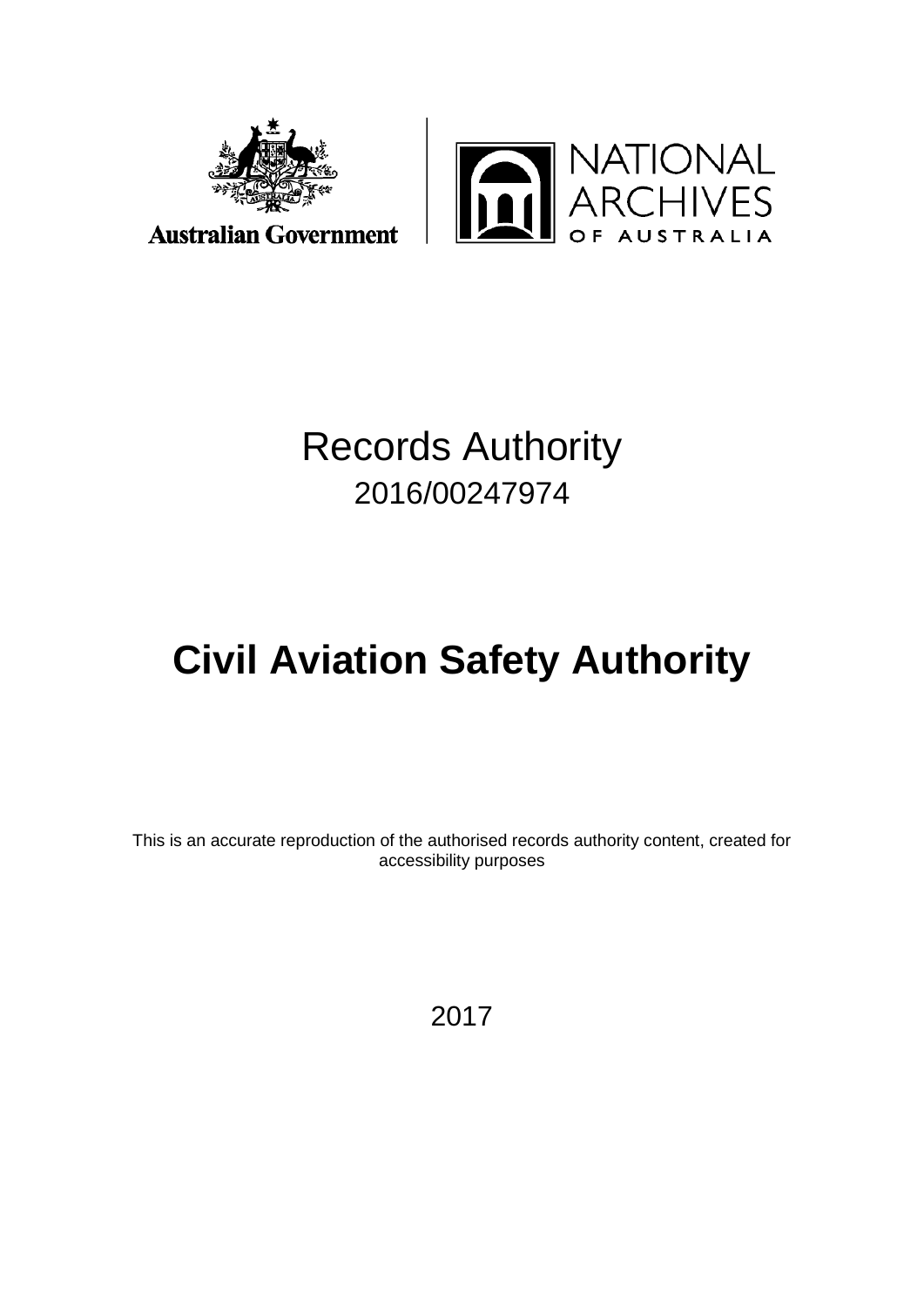

© Commonwealth of Australia (National Archives of Australia) 2017

#### **Copyright**

This product, excluding the National Archives of Australia logo, Commonwealth Coat of Arms or registered trademark, has been licensed under a Creative Commons Attribution-Non-Commercial (CC-BY-NC) Version 4.0 International Licence. You may share, copy, redistribute, remix, transform and build upon this work for non-commercial purposes only. However, you must attribute the National Archives of Australia as the copyright holder of the original work, include the attribution as set out below and indicate if changes were made. The full terms and conditions of this licence are available at **[www.creativecommons.org](http://www.creativecommons.org/)**.

#### **Attribution**

This Records Authority is licenced by the Commonwealth of Australia (National Archives of Australia) under a Creative Commons Attribution-Non-Commercial (CC-BY-NC) Version 4.0 International Licence. The original version can be found **[on our website](http://www.naa.gov.au/)**.

#### **Accessibility**

This is an accurate reproduction of the authorised records authority content, created for accessibility purposes.

#### **Contact Us**

Enquiries relating to copyright or accessibility should be emailed to **[recordkeeping@naa.gov.au](mailto:recordkeeping@naa.gov.au)**.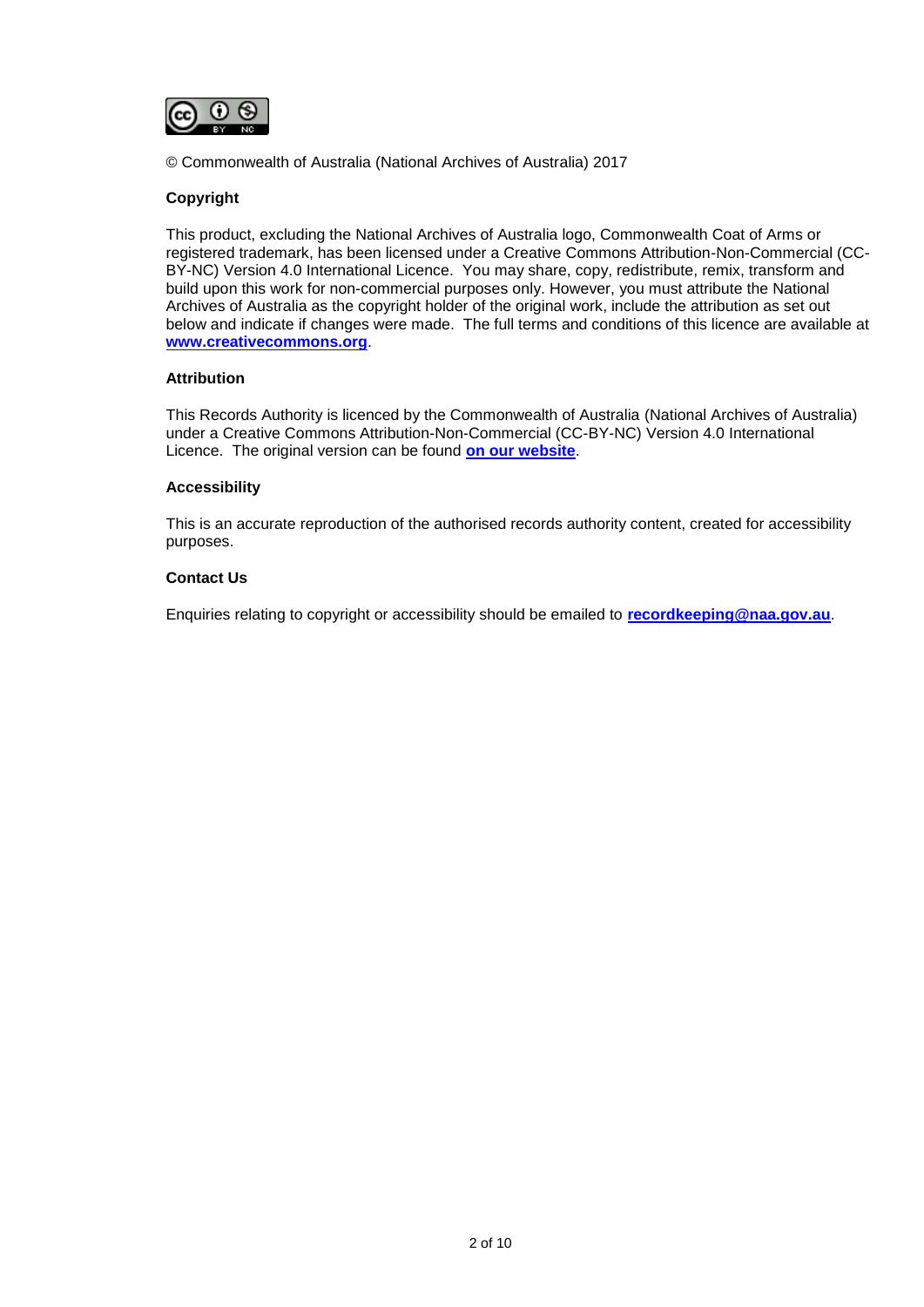## **CONTENTS**

| <b>AVIATION SAFETY REGULATION &amp; PROMOTION</b> |  |
|---------------------------------------------------|--|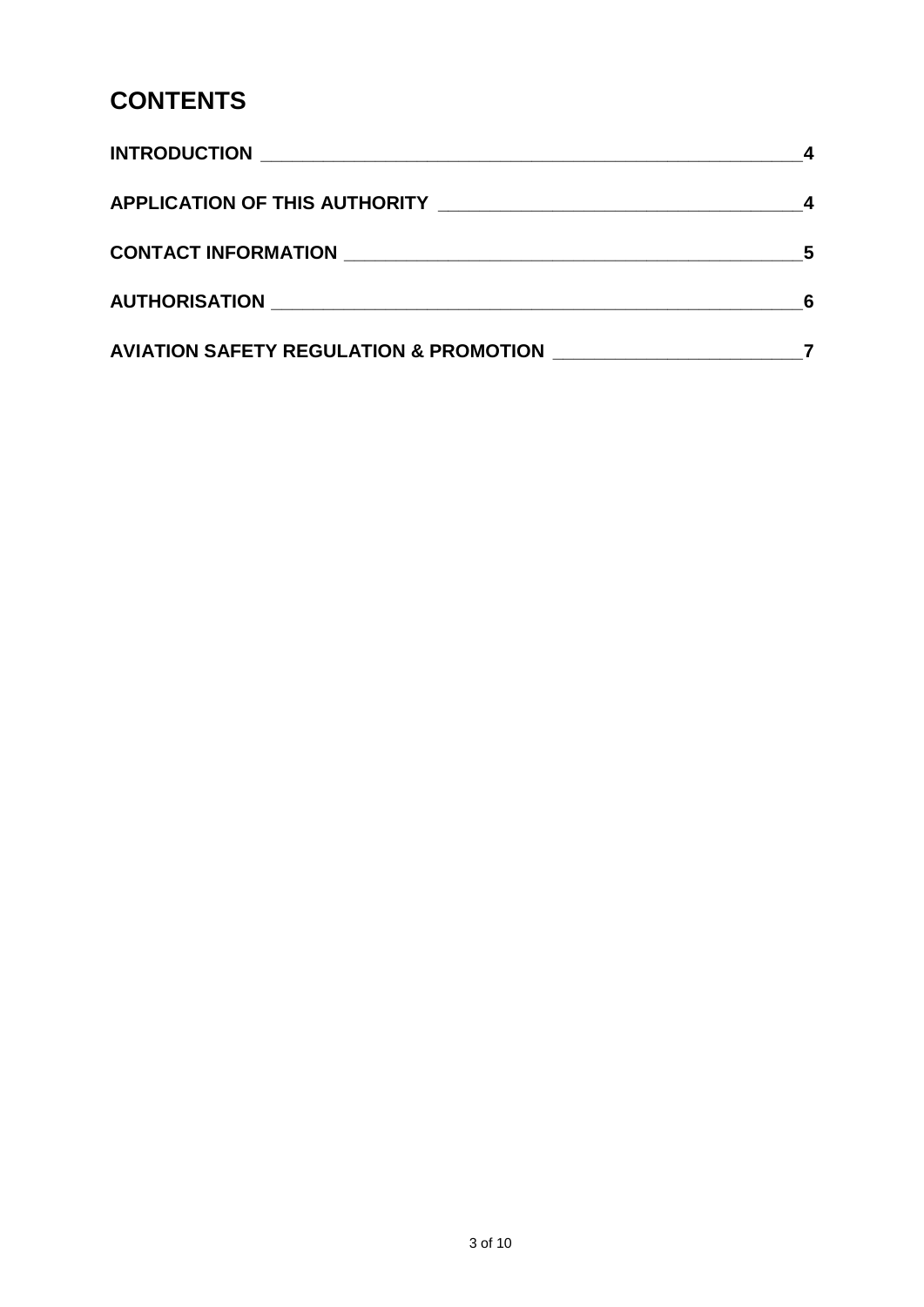#### <span id="page-3-0"></span>**INTRODUCTION**

The Civil Aviation Safety Authority and the National Archives of Australia have developed this records authority to set out the requirements for keeping or destroying records for the core business area of Aviation Safety Regulation and Promotion. It represents a significant commitment on behalf of the Civil Aviation Safety Authority to understand, create and manage the records of its activities.

This authority is based on the identification and analysis of the business of the Civil Aviation Safety Authority. It takes into account the agency's legal and organisational records management requirements, and the interests of stakeholders, the agency and the National Archives.

The authority sets out those records that need to be retained as national archives and specifies the minimum length of time that temporary records need to be kept. This authority gives the Civil Aviation Safety Authority permission under the *Archives Act 1983*, for the destruction of the temporary records described after the minimum retention period has expired. Retention periods for these temporary records are based on: an assessment of business needs; broader organisational accountability requirements; and community expectations, and are approved by the National Archives of Australia on the basis of information provided by the agency.

As changes in circumstances may affect future records management requirements, the periodic review of this authority is recommended. All amendments must be approved by the National Archives.

### <span id="page-3-1"></span>**APPLICATION OF THIS AUTHORITY**

- 1. This authority supersedes Records Authority (RA) 2002/05214604 (2003). The superseded records authority cannot be used by the Civil Aviation Safety Authority to sentence records after the date of issue of this authority.
- 2. This authority is to be used to determine how long records must be kept. Records are matched to the relevant core business and records class in the authority.
	- Where the minimum retention period has expired and the records are not needed for agency business they should be destroyed as authorised in this authority;
	- Records that have not reached the minimum retention period must be kept until they do; and
	- Records that are identified as 'retain as national archives' are to be transferred to the National Archives of Australia for preservation.
- 3. This authority should be used in conjunction with general records authorities such as:
	- the Administrative Functions Disposal Authority (AFDA) and/or AFDA Express issued by the National Archives to cover business processes and records common to Australian Government agencies;
	- General Records Authority (31) Destruction of source or original records after digitisation, conversion or migration (2015); and
	- the Civil Aviation Safety Authority index developed specifically for this records authority.
- 4. The normal administrative practice (NAP) provision of the *Archives Act 1983* gives agencies permission to destroy certain records without formal authorisation. This usually occurs where records are duplicated, facilitative or for short-term use only. NAP does not replace arrangements agreed to in this authority but can be used as a tool to assist in identifying records for destruction together with an agency's records authority or authorities, and with AFDA and AFDA Express. The National Archives recommends that agencies develop and implement a Normal Administrative Practice policy. Advice and guidance on destroying records as a normal administrative practice and on how to develop an agency NAP policy is available from the National Archives' website at [www.naa.gov.au](http://www.naa.gov.au/)
- 5. Records that are reasonably likely to be needed as evidence in a current or future judicial proceeding or are subject to a request for access under the *Archives Act 1983*, the *Freedom of Information Act 1982* or any other relevant act must not be destroyed until the action has been completed.
- 6. Records subject to a disposal freeze must not be destroyed until the freeze has been lifted. Further information about disposal freezes and whether they affect the application of this authority is available from the National Archives website at [www.naa.gov.au](http://www.naa.gov.au/)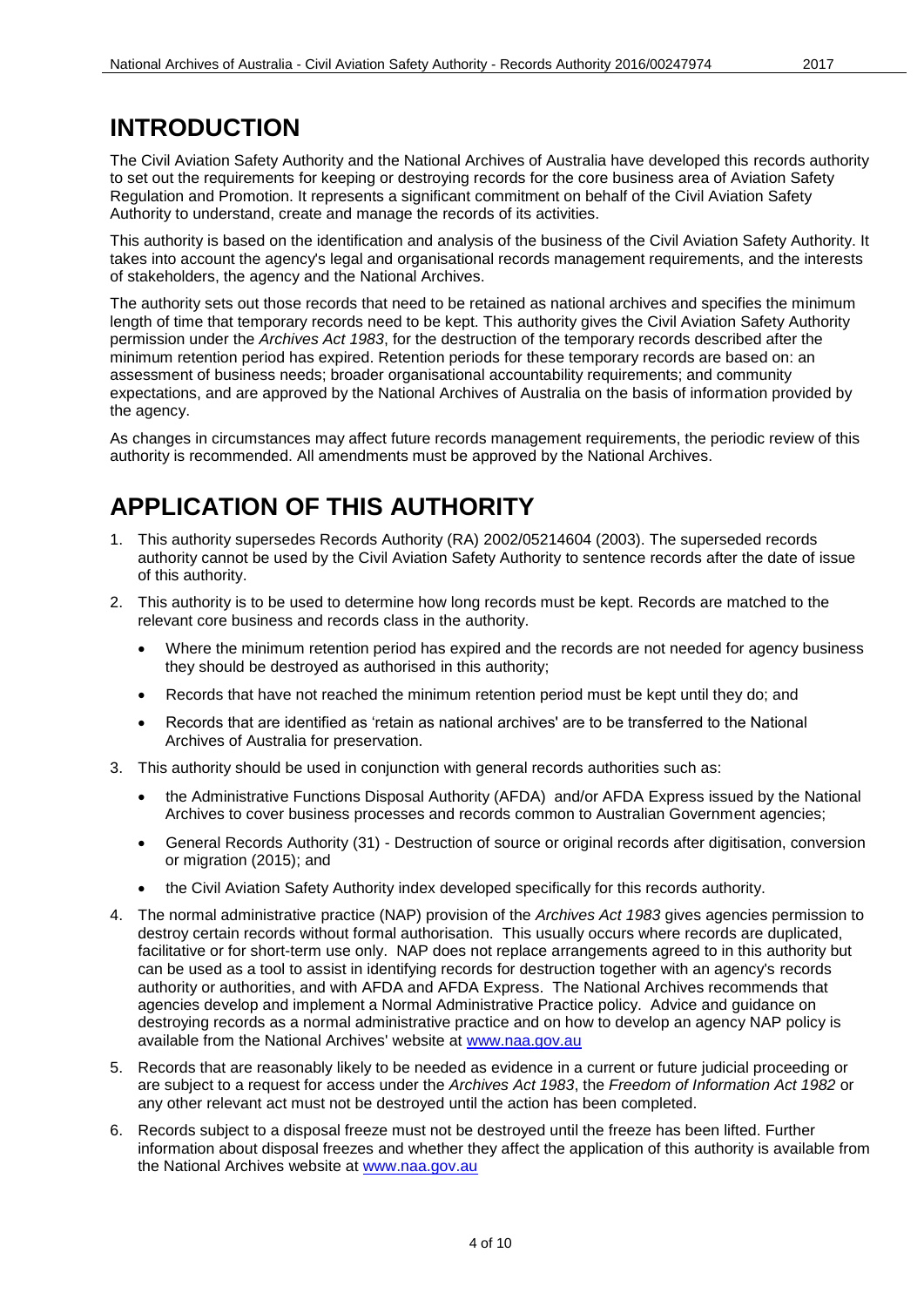- 7. Where the method of recording information changes (for example from an analogue system to a digital system, or when information is migrated from one system to a new system) this authority can still be applied, providing the records document the same core business. The information must be accessible for the period of time prescribed in this authority. The Civil Aviation Safety Authority will need to maintain continuing access to the information, including digital information, for the periods prescribed in this records authority or until the information is transferred into the custody of the National Archives.
- 8. In general, retention requirements indicate a minimum period for retention. The Civil Aviation Safety Authority may extend minimum retention periods if it considers that there is an administrative need to do so, without further reference to the National Archives. Where the Civil Aviation Safety Authority believes that its accountability will be substantially compromised because a retention period or periods are not adequate, it should contact the National Archives for review of the retention period.
- 9. Records coming within 'retain as national archives' classes in this authority have been determined to be part of the archival resources of the Commonwealth under section 3C of the *Archives Act 1983*. The determination of Commonwealth records as archival resources of the Commonwealth obliges agencies to transfer the records to the National Archives when they cease to be current and, in any event, within 15 years of the records coming into existence, under section 27 of the Archives Act 1983.
- 10. Records in the care of agencies should be appropriately stored, managed and preserved. Agencies need to meet this obligation to ensure that the records remain authentic and accessible over time. Under Section 31 of the *Archives Act 1983*, access arrangements are required for records that become available for public access including those records that remain in agency custody.
- 11. Appropriate arrangements should be made with the National Archives when records are to be transferred into custody. The National Archives accepts for transfer only those records designated as national archives. Records created digitally after 1 January 2016 can be transferred in digital formats only.
- 12. Advice on how to use this authority is available from the Civil Aviation Safety Authority records manager. If there are problems with the application of the authority that cannot be resolved, please contact the National Archives.

#### <span id="page-4-0"></span>**CONTACT INFORMATION**

For assistance with this authority or for advice on other information management matters, please contact National Archives' [Agency Service Centre](http://reftracker.naa.gov.au/reft000.aspx)**.**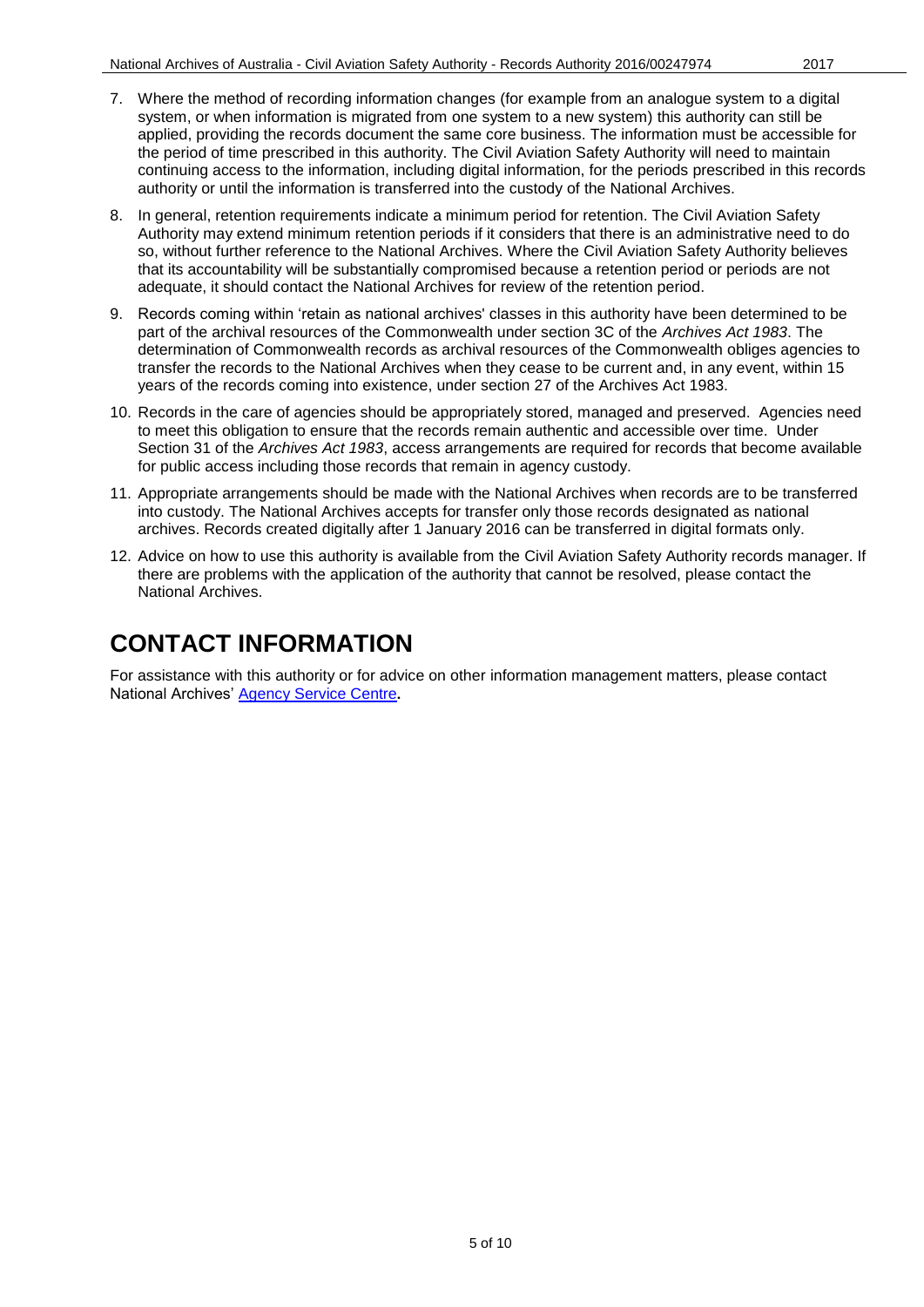#### <span id="page-5-0"></span>**AUTHORISATION**

#### **RECORDS AUTHORITY 2016/00247974**

| Person to whom notice of | Shane Carmody                          |
|--------------------------|----------------------------------------|
| authorisation is given:  | <b>Civil Aviation Safety Authority</b> |
|                          | <b>Aviation House</b>                  |
|                          | 16 Furzer Street, Phillip ACT 2606     |

| <b>Purpose:</b>     | Authorises arrangements for the disposal of records in accordance with<br>Section 24(2)(b) of the Archives Act 1983                                                                             |
|---------------------|-------------------------------------------------------------------------------------------------------------------------------------------------------------------------------------------------|
|                     | Determines records classed as 'Retain as national archives' in this<br>Records Authority to be part of the archival resources of the<br>Commonwealth under section 3C of the Archives Act 1983. |
|                     |                                                                                                                                                                                                 |
| <b>Application:</b> | All core business records relating to Aviation Safety Regulation &<br>Promotion.                                                                                                                |
|                     |                                                                                                                                                                                                 |

This authority gives permission for the destruction, retention or transfer to the National Archives of Australia of the records described. This authority will apply only with the consent of the agency currently responsible for the business documented in the records described.

Authorising Officer **Contract Contract Contract Contract Contract Contract Contract Contract Contract Contract Contract Contract Contract Contract Contract Contract Contract Contract Contract Contract Contract Contract Con** Linda Macfarlane 15 December 2017 A/g Assistant Director-General National Archives of Australia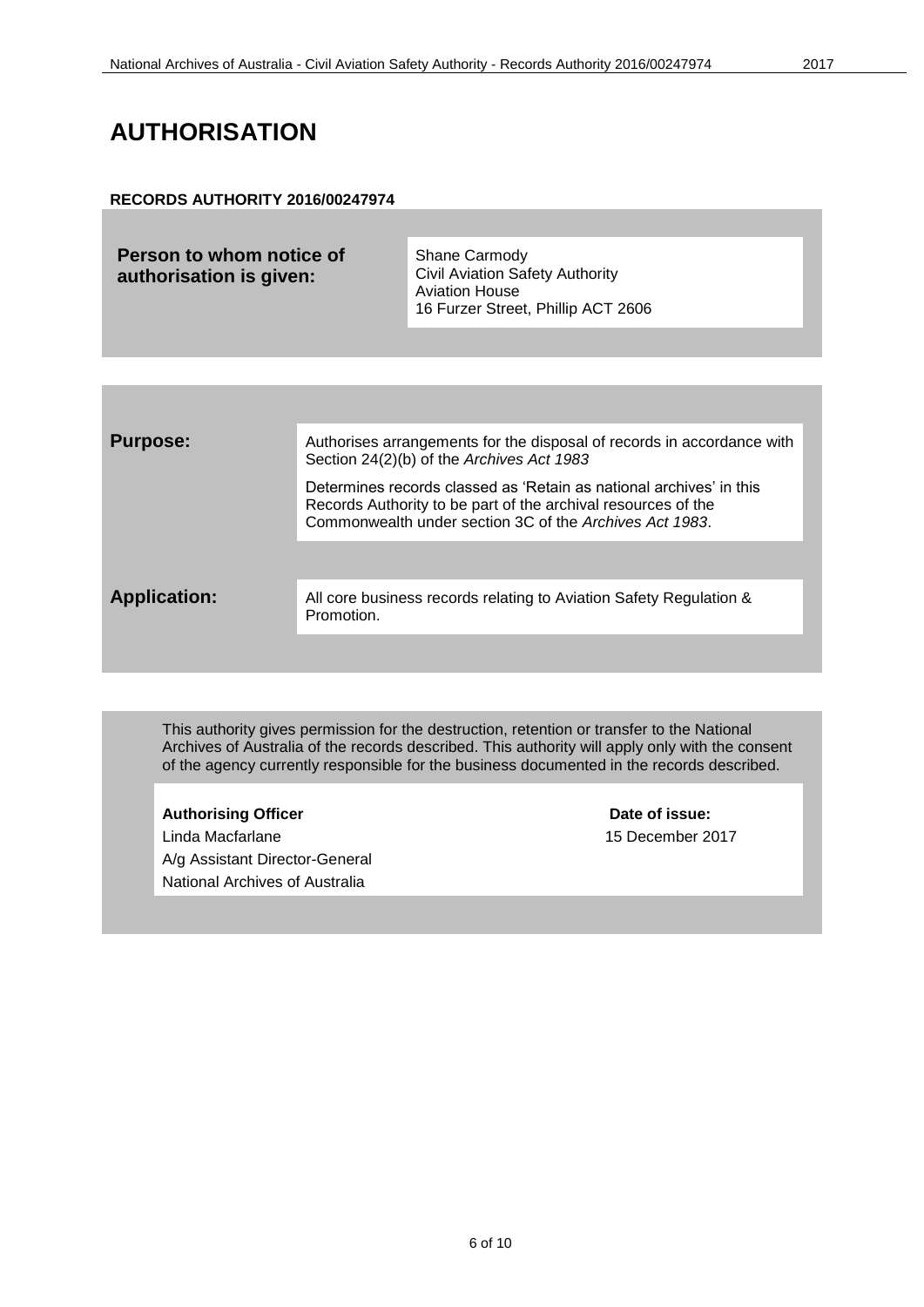<span id="page-6-0"></span>The core business of managing the safety regulation of civil air operations in Australian territory and the operation of Australian aircraft outside Australian territory. Includes regulation of operators, individuals, aircraft, airspace and aerodromes to ensure the safety of Australian aviation.

The tasks associated with this core business include:

- providing and receiving advice;
- negotiating, establishing and reviewing agreements, including memorandum of understanding, joint ventures and other cooperative arrangements;
- licences, permissions, certificates, registrations, approvals and other authorisations and exemptions for entry control to enable participation in the aviation industry and other aviation activities;
- responding to reviews and appeals against decisions;
- developing and implementing aviation safety standards, legislation, rules, policies, procedures, and other guidelines;
- audits of the agency's safety regulation practices;
- receiving and issuing safety notifications;
- managing insurance policies and claims;
- undertaking research and analysis, including industry and other stakeholder surveys;
- establishing, managing and participating in stakeholder committees, working groups and taskforces;
- liaising, meeting and consulting with stakeholders, including industry groups and customers;
- developing plans, strategies and tactics;
- nominating, selecting and appointing representatives to international bodies and similar groups;
- preparing and managing submissions;
- receiving and assessing complaints;
- drug and alcohol testing personnel in the aviation industry;
- investigating suspected breaches of regulatory requirements;
- taking enforcement and compliance-related action, including counselling and recommending remedial training;
- undertaking regulatory surveillance, monitoring, auditing and reviewing;
- airspace change management, including aeronautical studies and Airspace Change Proposals (ACPs);
- communicating and promoting aviation safety through educational and information sessions and material, exhibitions, visits, tours and similar activities; and
- compiling and keeping registers and other summary records.

The performance of the core business is supported by general activities such as:

- developing and reviewing internal policies and procedures;
- making routine arrangements for committees, working groups, task forces and other meetings;
- project administration;
- preparing and delivering speeches and presentations;
- managing and attending conferences and symposia; and
- handling enquiries.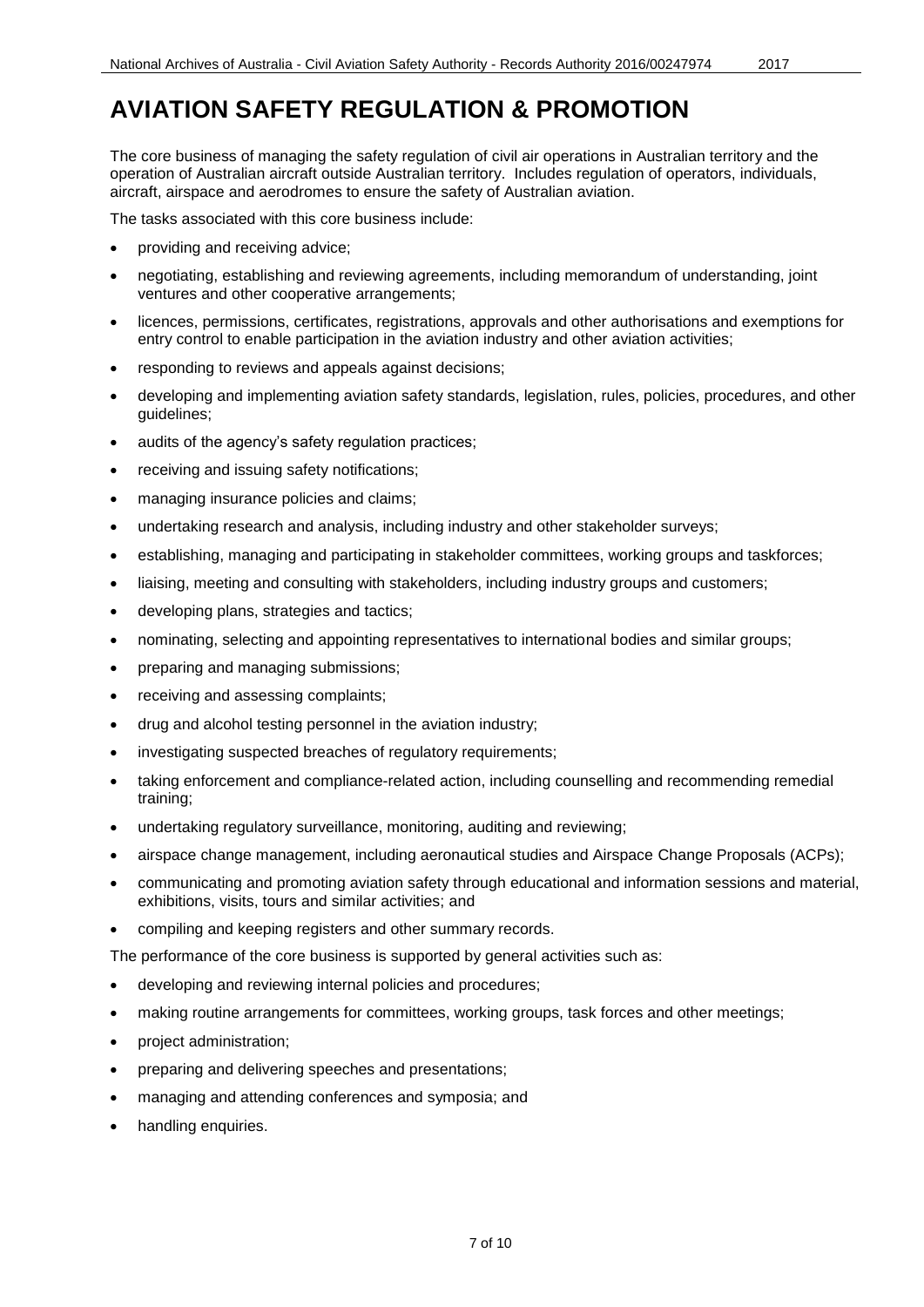#### *Cross references to AFDA Express Records Authority:*

*For government inquiries, ministerials, ministerial directives, responding to questions on notice, senate reporting, and visits made by heads of state, representatives of other government agencies, and interstate and overseas governments, use GOVERNMENT RELATIONS.*

*For media releases, use COMMUNITY RELATIONS and/or GOVERNMENT RELATIONS.*

*For legal advice and litigation, use LEGAL SERVICES.*

*For the issue, receipt and assessment of tenders and contracting-out, including the management of the performance of external service providers such as consultants, use PROCUREMENT.*

*For the graphic design, layout, etc. of publications, use PUBLICATION.*

*For the agency's business planning and performance management, risk management and reporting processes, use STRATEGIC MANAGEMENT.*

*Cross references to other records authorities:*

*For boards including the CASA Board, use GOVERNING BODIES*

*For advisory bodies, including the Standards Consultative Committee and Regional Airspace and Procedures Advisory Committee, use ADVISORY BODIES.*

*For the administration of grants such as those provided to aircraft engineering apprentices, use GRANT MANAGEMENT.*

| <b>Class no</b> | <b>Description of records</b>                                                                                                                                                                                                                                                                                                                                                                                                                                                                                                                                                                                                             | <b>Disposal action</b>         |
|-----------------|-------------------------------------------------------------------------------------------------------------------------------------------------------------------------------------------------------------------------------------------------------------------------------------------------------------------------------------------------------------------------------------------------------------------------------------------------------------------------------------------------------------------------------------------------------------------------------------------------------------------------------------------|--------------------------------|
| 62052           | Records documenting:                                                                                                                                                                                                                                                                                                                                                                                                                                                                                                                                                                                                                      | Retain as national<br>archives |
|                 | high-level advice that sets precedents, is contentious or<br>controversial, or concerns issues of significant interest to<br>stakeholders, such as advice related to serious breaches of<br>standards or technical advice impacting on the broad operation of<br>aviation industry;                                                                                                                                                                                                                                                                                                                                                       |                                |
|                 | final versions of high-level agreements and supporting documents<br>$\bullet$<br>to which the agency is signatory, such as domestic and<br>international intergovernmental agreements, inter-agency<br>memoranda of understanding, agreements with industry and<br>communities, and agreements which establish significant co-<br>operative or partnership arrangements;                                                                                                                                                                                                                                                                  |                                |
|                 | receipt and processing of licences, permissions, certificates,<br>$\bullet$<br>approvals, registrations, delegations and other authorisations and<br>exemptions for entry control and other activities in the aviation<br>industry, and which are considered controversial, subject to<br>significant public and media attention or government-level scrutiny,<br>have a high research value, relate to eminent aviators, represent<br>innovation or standards for Australian designs and processes,<br>manufacturing, or set precedents nationally or internationally.<br>Includes variations, revocations and supporting documentation; |                                |
|                 | reviews and appeals against decisions and activities of the agency<br>$\bullet$<br>which are considered significant, controversial, precedent setting,<br>or attract significant public, industry or media attention;                                                                                                                                                                                                                                                                                                                                                                                                                     |                                |
|                 | development and review of standards, legislative instruments,<br>$\bullet$<br>rules, policies, procedures, and other guidelines of major<br>significance to the aviation industry. Includes final versions,<br>proposals, major drafts distributed for stakeholder comment,<br>consultation reports, supporting research, drafting instructions,<br>legal advice, and regulatory impact statements;                                                                                                                                                                                                                                       |                                |
|                 | submissions from the agency concerning issues of major national                                                                                                                                                                                                                                                                                                                                                                                                                                                                                                                                                                           |                                |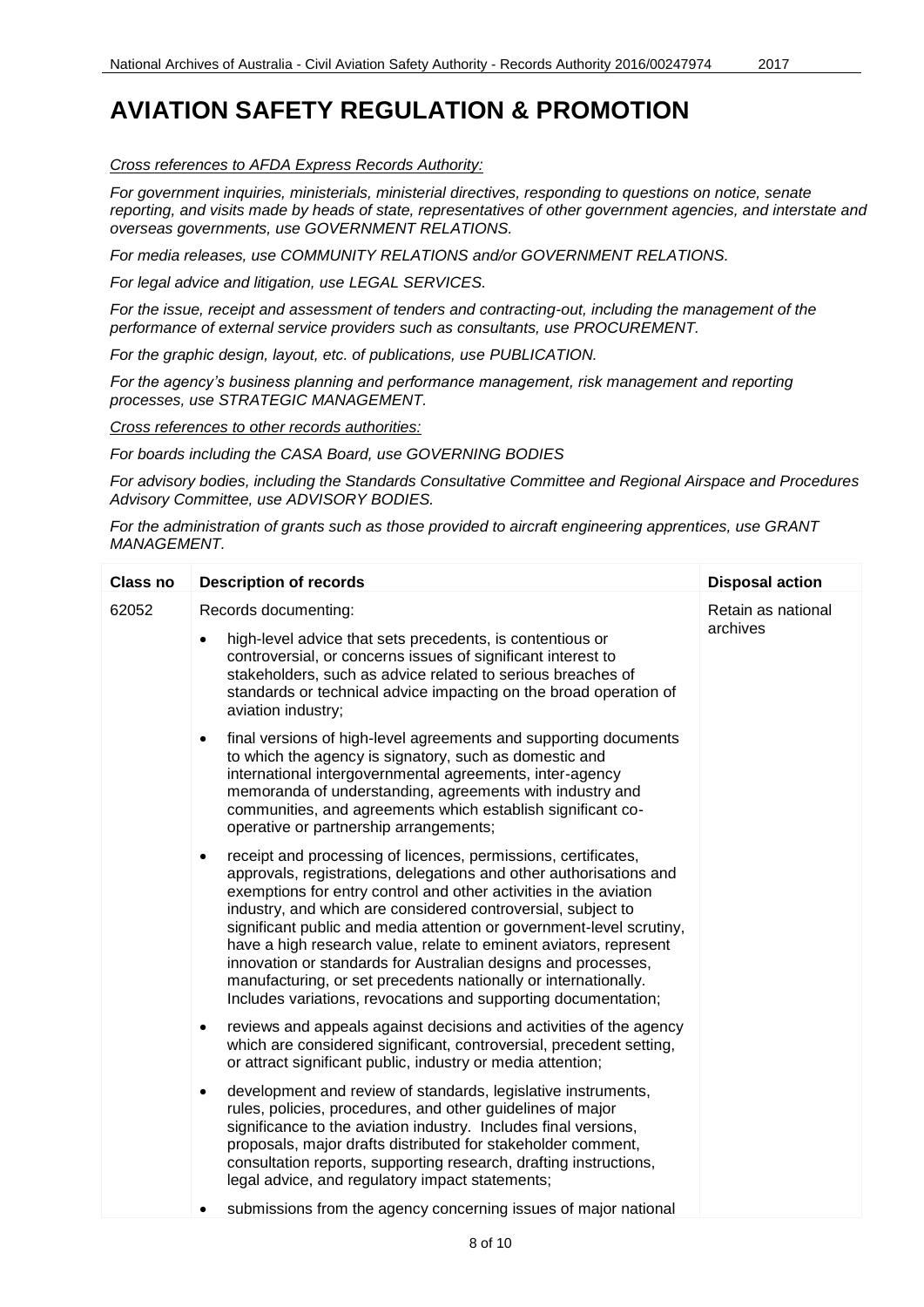| Class no | <b>Description of records</b>                                                                                                                                                                                                                                                                                                                                                                                                                                                                                                                                                                                                                                                              | <b>Disposal action</b>                                                                     |
|----------|--------------------------------------------------------------------------------------------------------------------------------------------------------------------------------------------------------------------------------------------------------------------------------------------------------------------------------------------------------------------------------------------------------------------------------------------------------------------------------------------------------------------------------------------------------------------------------------------------------------------------------------------------------------------------------------------|--------------------------------------------------------------------------------------------|
|          | and international safety significance;                                                                                                                                                                                                                                                                                                                                                                                                                                                                                                                                                                                                                                                     |                                                                                            |
|          | safety notifications, complaints and investigations that are<br>$\bullet$<br>controversial, subject to significant public and media attention or<br>government-level scrutiny, have a high research value, set<br>precedents nationally or internationally, or have led to urgent safety<br>action or significant enforcement such as cancellation or<br>prosecution;                                                                                                                                                                                                                                                                                                                      |                                                                                            |
|          | regulatory surveillance, monitoring, reviewing and auditing activities<br>$\bullet$<br>that are controversial, subject to significant media attention,<br>continual research or government-level scrutiny, set precedents<br>nationally or internationally, or have led to urgent safety action or<br>significant enforcement;                                                                                                                                                                                                                                                                                                                                                             |                                                                                            |
|          | significant airspace change management, including aeronautical<br>٠<br>study reports, critical restricted and danger areas, and approved<br>change proposals;                                                                                                                                                                                                                                                                                                                                                                                                                                                                                                                              |                                                                                            |
|          | final reports and supporting data of research and analysis that is<br>$\bullet$<br>undertaken to identify trends, risk profiles and patterns impacting<br>on aviation safety;                                                                                                                                                                                                                                                                                                                                                                                                                                                                                                              |                                                                                            |
|          | high-level internal or external committees, taskforces and similar<br>$\bullet$<br>working groups where the agency provides the chair, secretariat, or<br>is the Commonwealth's main representative. Includes national and<br>international groups (e.g. International Civil Aviation Organization<br>$(ICAO)$ ;                                                                                                                                                                                                                                                                                                                                                                           |                                                                                            |
|          | high-level plans and strategies concerning the overall management<br>$\bullet$<br>of safety regulation, including plans covering the implementation of<br>regulatory changes that impact significantly on industry, the agency<br>or the public. Includes major drafts distributed for stakeholder<br>comment, results of consultations and final versions;                                                                                                                                                                                                                                                                                                                                |                                                                                            |
|          | Significant registers such as the Australian Civil Aircraft Register<br>$\bullet$<br>and Certified Aerodrome Register;                                                                                                                                                                                                                                                                                                                                                                                                                                                                                                                                                                     |                                                                                            |
|          | speeches and presentations made by the Minister, Board members<br>$\bullet$<br>and senior agency staff; and                                                                                                                                                                                                                                                                                                                                                                                                                                                                                                                                                                                |                                                                                            |
|          | final versions of proceedings and reports of high-level conferences<br>hosted by the agency.                                                                                                                                                                                                                                                                                                                                                                                                                                                                                                                                                                                               |                                                                                            |
| 62053    | Records documenting:                                                                                                                                                                                                                                                                                                                                                                                                                                                                                                                                                                                                                                                                       | Destroy 100 years                                                                          |
|          | receipt and processing of entry control licences, permissions,<br>$\bullet$<br>certificates, approvals and other authorisations and exemptions<br>issued to individuals rather than entities. Includes applications, test<br>results (individual and consolidated examination results, and<br>results of medicals), approvals, variations, revocations and<br>supporting documentation concerning authorisations for flight crew,<br>aircraft maintenance engineers, and air traffic controllers, and for<br>airworthiness authorities for non-destructive testing, examining<br>aircraft maintenance engineers and controlling aircraft weight.<br>Excludes those covered in class 62052. | after date of birth or<br>7 years after action<br>completed,<br>whichever is the<br>longer |
|          | For master sets of material used to test individuals and individuals'<br>completed tests, see class 62057.                                                                                                                                                                                                                                                                                                                                                                                                                                                                                                                                                                                 |                                                                                            |
|          | For arrangements concerning entry control examinations, see class<br>62055.                                                                                                                                                                                                                                                                                                                                                                                                                                                                                                                                                                                                                |                                                                                            |